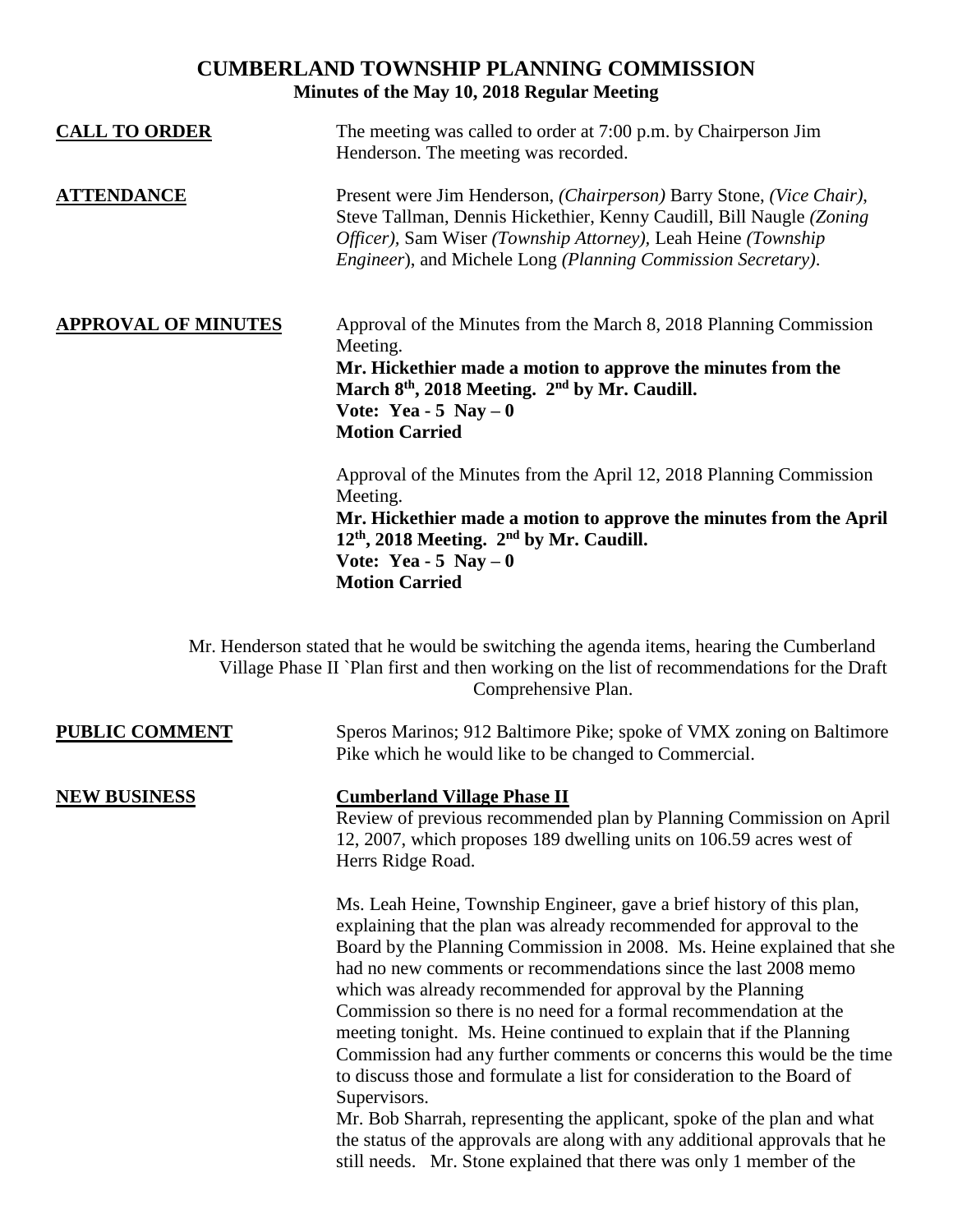current Planning Commission present when this plan was approved. Mr. Wiser stated that the Commission is able to review the plan and current recommendations tonight and make any addition comments that they feel needed as a Commission. Mr. Jim Piet, representative for the applicant, spoke of the large area of open space within the development which they are planning on using as walking trails. Mr. Piet explained that they offered the land to the Township for a park and they also offered it to the Gettysburg Area Recreation Authority which neither were interested in accepting it. Mr. Tallman asked who would be in control of this land. Mr. Piet explained it will be the Home Owners Associations property. Mr. Wiser stated that there will be one master Home Owners Association over the entire Phase 2 development which will be completely separate from the current Phase 1 development. Mr. Tallman questioned the NPDES permit regarding flows. Ms. Heine stated that the post development flows are the same or close to the pre-development flows. Mr. Tallman questioned sidewalks along Herrs Ridge Road along with curbing type and construction details for those curbs. Barbara Hendricks, Home Owners Association Board Member for Cumberland Village Phase 1, spoke of the maintenance stating the repair of the curb is the responsibility of the home owner. Ms. Hendricks feels this is more of a storm water management issue since they are connected to the street and the Township should take care of these curbs. Mr. Tallman asked if the traffic study that was looked at ten years ago should be looked at again. Mr. Sharrah stated he would send another copy to the traffic engineer for their updated review. Mr. Stone questioned the pedestrian sidewalks and connectivity, the County is recommending the facilities include pedestrian sidewalks, crosswalks, etc, Mr. Stone stated that there appears to be sidewalks on the main streets but he didn't see any sidewalks on the smaller streets in the back of the development and in the PUD area. Ms. Heine stated that is because those streets will not be dedicated to the Township they are not required to have sidewalks per the Township. Mr. Stone stated he was not comfortable with that. Mr. Sharrah explained that this helps with stormwater. Mr. Stone questioned who would be taking care of swales and stormwater within the areas that are not dedicated to the Township. Mr. Sharrah stated it would be the homeowners association. Mr. Tallman asked about the water tower timing and how it will affect the other homeowners in the area if it is not put in before some of the houses begin. Mr. Sharrah explained that the tower has to go through special exception with the Zoning Hearing Board for the height, which is a Gettysburg Municpal Authority (GMA) issue. Mr. Tallman is concerned on the water pressure and if GMA is going to assure the current water pressure of the existing residents as the houses start before the water tower gets installed. Mr. Sharrah stated he would get a letter from GMA regarding this. Ms. Heine asked the Commission their thoughts on sidewalks, crosswalks and handicap ramps. Mr. Stone is concerned that the sidewalks are in Phase 1 and why not in Phase 2, it is not consistent. Mr. Sharrah explained that the roads that are being dedicated to the Township will have sidewalks and that is what the requirement is. Mr. Hickethier was not pleased with the sidewalk decision either. The Commission had open discussion regarding the plan reviewing it at the table with Ms. Heine and Mr. Sharrah. Ms. Heine explained to the Commission that the vast majority of the comments have been satisfied. Mr. Henderson asked Ms. Heine to review comments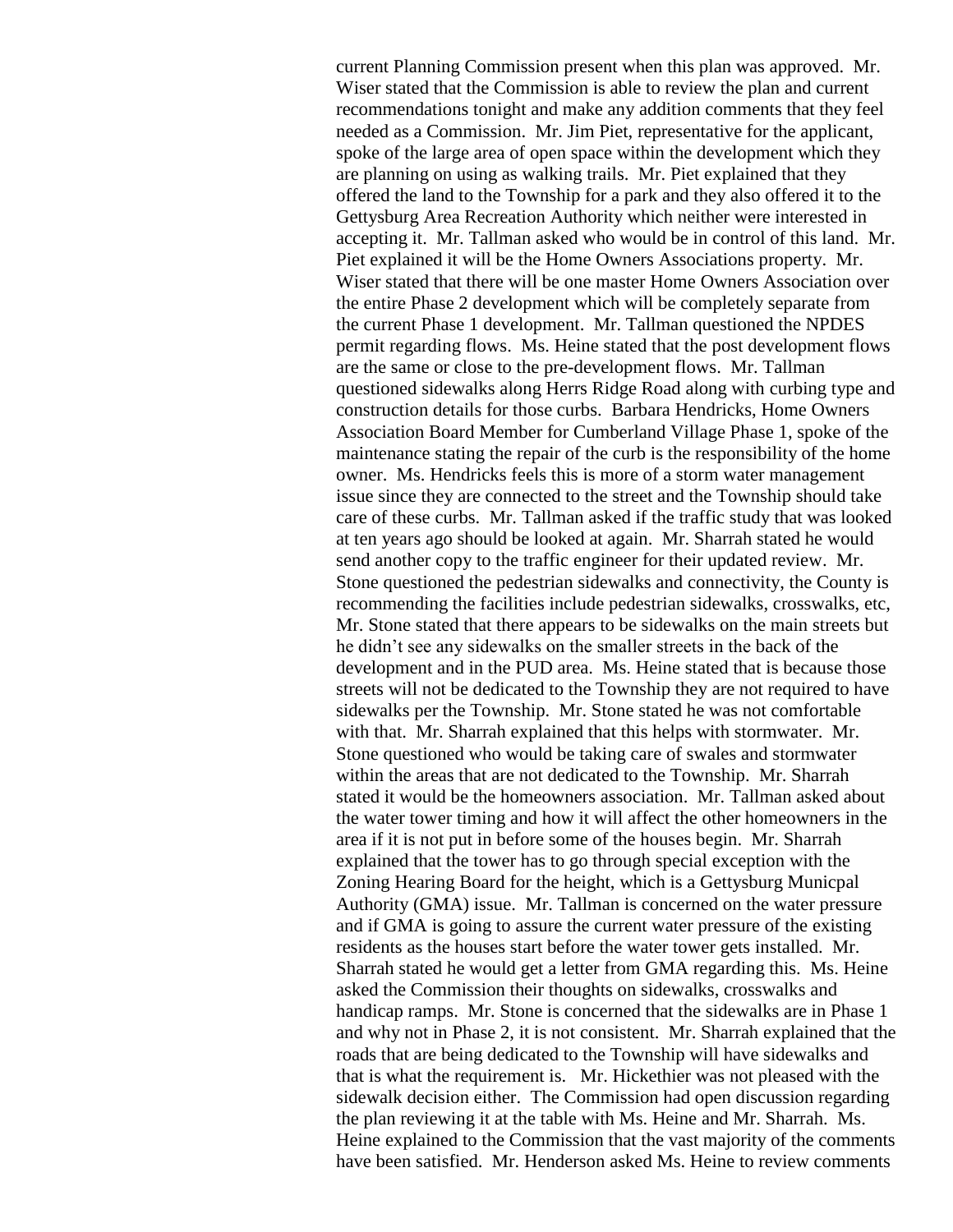5-18, which were the updated comments from the last review. Mr. Wiser read from the old Subdivision and Land Development Ordinance regarding sidewalks adding if it is a safety issue then the Township can require sidewalks. Mr. Hickethier feels it is very much a safety issue. Mr. Sharrah stated that this plan has not changed from the time it was approved in 2008 and they would like to stay with that look. Mr. Henderson asked if they would consider sidewalk easements. The Commission had a lengthy discussion regarding sidewalks. Ms. Heine continued reviewing items 5-18. Mr. Tallman spoke of his concern regarding water flows from the streets down across Herrs Ridge Road. Mr. Wiser stated that the old Subdivision and Land Development Ordinance also requires curbing along with sidewalks. Mr. Sharrah stated that he will look at them but to remember the stormwater run-off that will be created.

**Mr. Tallman made a motion to refer the concern of the lack of curb and sidewalks for further review by the Board of Supervisors noting that the old Subdivision and Land Development Ordinance requires curbing and sidewalks. 2 nd by Mr. Hickethier. Vote: Yea - 5 Nay – 0 Motion Carried**

**Mr. Hicketheir made a motion to recommend the comments 5-18 to the Board Supervisors. 2 nd by Mr. Stone Vote: Yea-5 Nay-0 Motion Carried**

### **ACTIVE BUSINESS Draft Comprehensive Plan**

Review and compile list of recommendations to the Board of Supervisors on Draft Comprehensive Plan

The Commission had open discussion and compiled the following chart of recommendations for the Board of Supervisors:

| Page | <b>Section</b> | <b>Description</b>                                                                                                                                  |
|------|----------------|-----------------------------------------------------------------------------------------------------------------------------------------------------|
| 34   | AE2.2          | Change the last sentence to "A maximum residential density of 1 dwelling<br>unit per 10 acres –" instead of 25 acres. Still can be Clean and Green. |
|      |                |                                                                                                                                                     |
| 44   | RL3.1          | We recommend that the 1 house for every 10 acres be changed to every 5                                                                              |
|      |                | acres.                                                                                                                                              |
| 44   | RL3.3          | The words "encouraged" and "discouraged" need further explanation.                                                                                  |
|      |                | Present state law (as we understand it) requires the that we permit CAOs in                                                                         |
|      |                | any agricultural area; we need to reach out to the state to establish levels of                                                                     |
|      |                | agricultural operation near residential areas. {See also page 119 comment.}                                                                         |
| 45   | RR4.4          | The words ", and similar uses" should either be defined or removed. We                                                                              |
|      |                | see no additional value in those words in that sentence.                                                                                            |
|      |                |                                                                                                                                                     |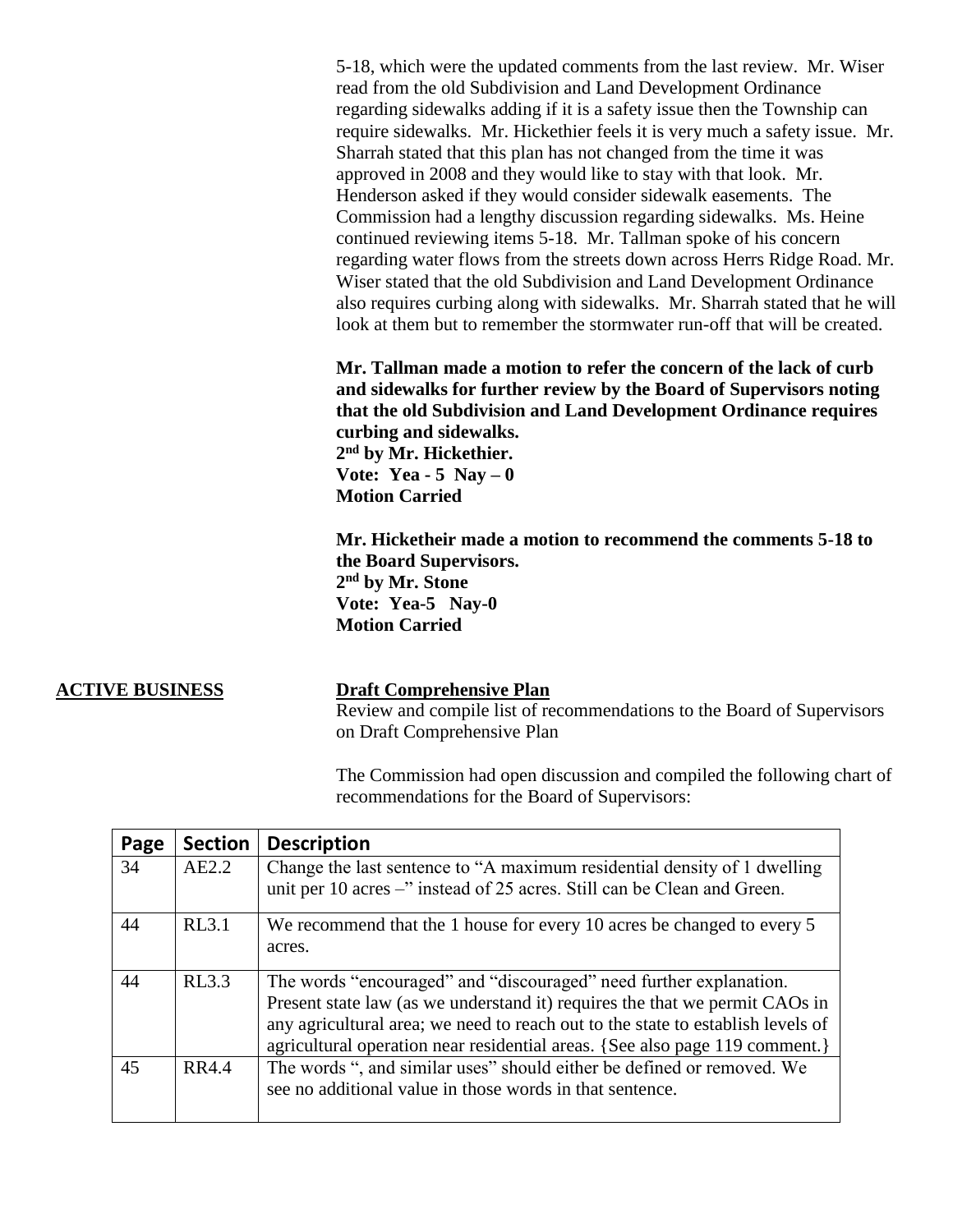| 54           | <b>US 15</b><br>and PA<br>394 | This also must be considered for the future land use map. That intersection<br>of Route 15 and Taneytown Road is a commercial area with very high<br>vehicular traffic. It has several uses, including a campground, RV storage<br>and repair facility, landscaping, and other uses. We recommend that the<br>area be zoned commercial.<br>Also, the area of Emmitsburg Road have the commercial zone extended<br>north to include the Haverfield Business. There is currently a small strip<br>mall, bowling alley, and campground in this area, along with possible plans<br>of a RV dealership, which are all commercial uses. The district should<br>include the Study Area Boundary shown on the Greenmount Sewer Study<br>Area. |
|--------------|-------------------------------|---------------------------------------------------------------------------------------------------------------------------------------------------------------------------------------------------------------------------------------------------------------------------------------------------------------------------------------------------------------------------------------------------------------------------------------------------------------------------------------------------------------------------------------------------------------------------------------------------------------------------------------------------------------------------------------------------------------------------------------|
| $77 -$<br>78 | $U1.1 -$<br>1.3               | We had many comments and even public input. Concensus is to remove<br>any references to the hook up to the York Big Pipe. Current projection of<br>need for next 15 to 20 years does not support that, and it can be included in<br>the next Comprehensive Plan. Above Goal U1, delete "and implementing<br>an interconnection with an out-of-region water supply source to address - -<br>-." Replace this with a requirement that the GMA reevaluate our projected<br>water need every 2 years, with reports to the Townships and Borough. In<br>this light, we also recommend that Section U1.3 be removed.                                                                                                                        |
| 86           | H5.1                          | Add the words "bicycle trails" after "transit".                                                                                                                                                                                                                                                                                                                                                                                                                                                                                                                                                                                                                                                                                       |
| 87           |                               | Between the bullets for "Sidewalks" and "Transit", add the following:<br>Bicycle Access: All residential developments should be designed to<br>enable and encourage movements of residents by bicycle to<br>adjacent neighborhoods, nearby businesses, public places, and other<br>similar trails.                                                                                                                                                                                                                                                                                                                                                                                                                                    |
| 93           | R3.3                          | We recommend adding a third bullet,<br>"Support the Adams County Bicycle/Pedestrian Plan"                                                                                                                                                                                                                                                                                                                                                                                                                                                                                                                                                                                                                                             |
| 96           | T1.1                          | "Improvements and connections to Camp Letterman Drive - -" add 4 <sup>th</sup><br>"Infrastructure for safe bicycling and pedestrian walking"                                                                                                                                                                                                                                                                                                                                                                                                                                                                                                                                                                                          |
| 119          | A1.1                          | In order for the item as stated to be legal, we need to petition the state<br>bodies for a change in state law to allow this limitation.                                                                                                                                                                                                                                                                                                                                                                                                                                                                                                                                                                                              |
|              |                               | ALSO - GENERAL COMMENTS BELOW                                                                                                                                                                                                                                                                                                                                                                                                                                                                                                                                                                                                                                                                                                         |

## **General Comments**

- 1. The Comprehensive Plan needs to include an easily accessible list of all acronyms and their source/definition.
- 2. The term "sliding scale was used in discussions of agricultural land and housing. Please define further and show how it is applied.
- 3. Request that the county office review all land use areas to make sure there is consistency on how they are applied.
- 4. Where the National Park Service has monuments along state roads, request that they provide safe offroad parking to declutter the streets of parked cars and provide safe vehicle egress (not on roadways where traffic is passing).